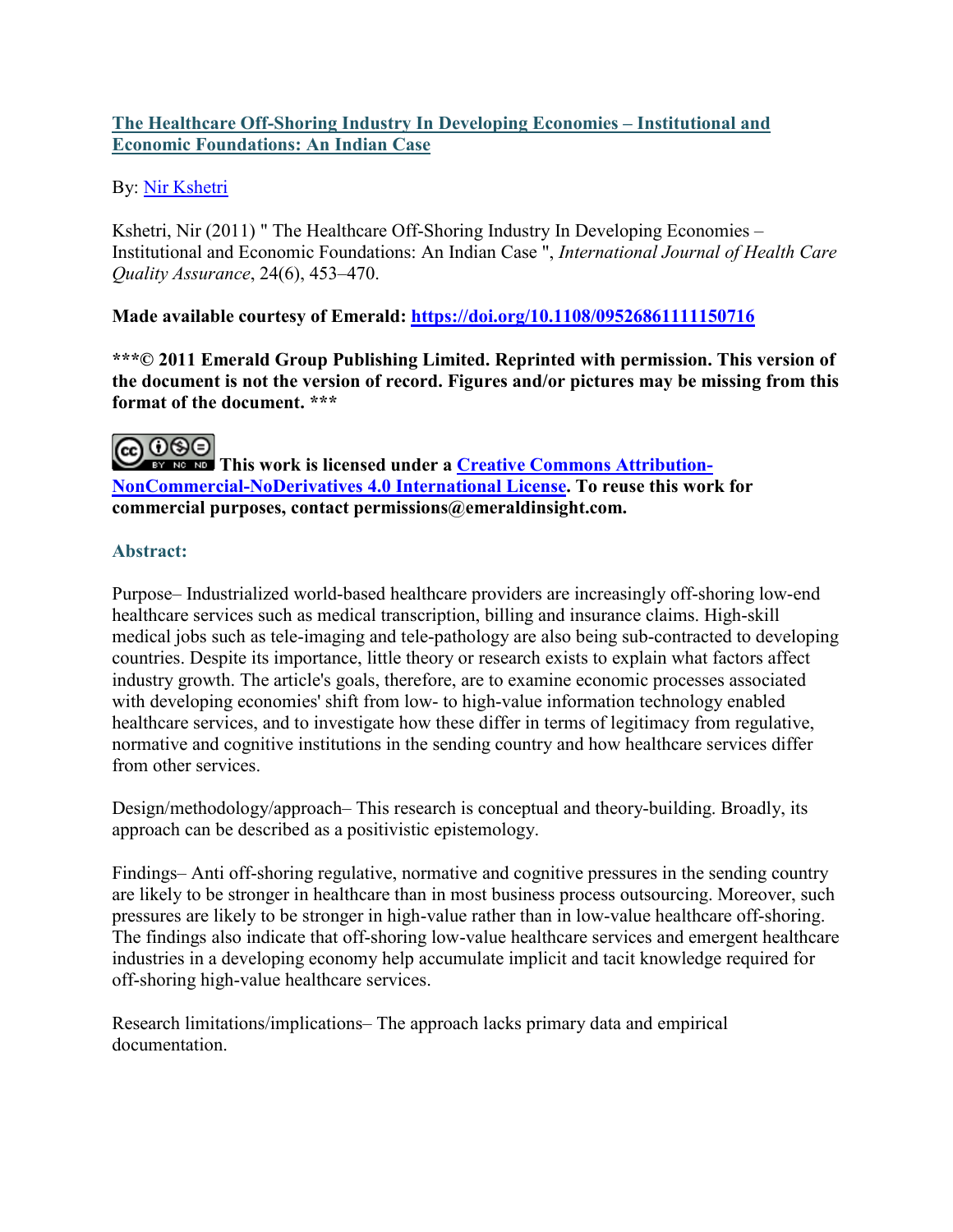Practical implications– The article helps in understanding industry drivers and its possible future direction. The findings help in understanding the lens through which various institutional actors in a sending country view healthcare service off-shoring.

Originality/value– The article's value stems from its analytical context, mechanisms and processes associated with developing economies' shift to high‐value healthcare off‐shoring services.

Keywords: Healthcare off-shoring | Medical transcription | Tele-imaging | Tele-pathology | Outsourcing | India | Health services

### **Article:**

### **Introduction**

Industrialized country healthcare providers are increasingly off‐shoring services such as medical transcription, billing and insurance claims to developing countries such as India. Tele‐imaging (e.g. reading and interpreting magnetic resonance imaging (MRI), computed tomography (CT) scans and X-ray images) and tele-pathology (e.g. analyzing tissue samples) are some high-profile examples of medical functions off‐shored by hospital managers in many industrialized countries such as Canada, the USA and Singapore (Blackwell, 2009; Pollack, 2003; Singh and Wachter, 2008; Stein, 2005). These actions have stimulated entrepreneurial activities in developing country healthcare off‐shoring industries (Cases 1 and 2). Other high‐value medical services related to clinical diagnostics as well as direct care, which can be digitized and/or monitored remotely, are candidates for off‐shoring. Currently, services such as reading electrocardiograms and remote controlled robotic surgery are off-shored in vanishingly small amounts. Nonetheless, these areas also have a high growth potential. Cost‐saving is a key motivating factor behind healthcare off-shoring's growth. Some Indian off-shoring firms, for instance, guarantee 40-60 percent medical billing savings. It is probably fair to say, however, that off-shored high-value healthcare service roots lie partly in a healthcare professional shortage in industrialized countries (Blackwell, 2009; Pollack, 2003). One estimate suggested that in 2002, 20 percent of US hospital radiologist vacancies were not filled (Expresshealthcaremgmt.com, 2005). Canada is estimated to have a shortfall of 600 radiologists. The average wait for a CT scan result in Canada is 70 days and for MRI it is over 90 days (Mackay, 2007). Likewise, in Singapore, patients in some hospitals wait two weeks to get their X-ray results. Off-shoring thus has the potential to make the best medical expertise available to patients without physical proximity to a doctor. Authors consistently suggest that most off‐shoring arrangements involve technical experts at the home site and less experienced agents at the offshore site (Lacity and Willcocks, 2001). To the contrary, there are instances in which agents performing healthcare services in India are better qualified than US professionals; for instances, some Indian medical transcriptionists (MTs) are physicians. However, the same may not go for high‐value healthcare services.

As noted above, from industrialized world‐based healthcare provider standpoint, most off‐ shoring decisions are driven by cost‐saving potential and addressing healthcare professional shortages. However, gaining legitimacy from various institutional actors such as the state, professional associations and consumers is equally important to off‐shoring success. Medical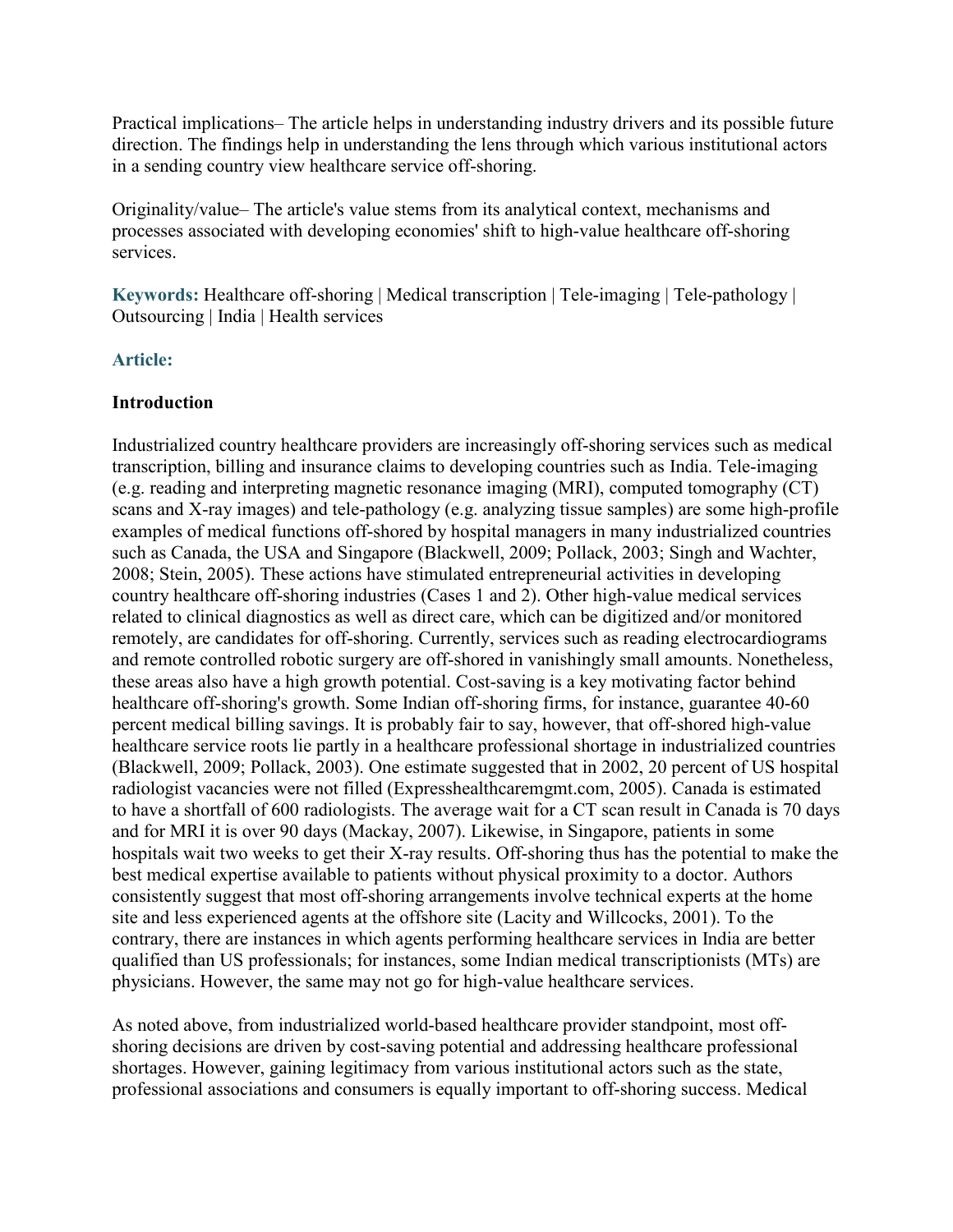outsourcing is substantially affected by regulatory initiatives, philosophical opposition in the activist community, professional association standard setting and patients' concerns over quality, safety and information privacy (Singh and Wachter, 2008; Stein, 2005). Commenting on offshoring to Indian radiologists, in a 2003 letter to the American College of Radiology, a Utah University medical resident complained that Indian healthcare off‐shoring companies were "attempting to exploit the difference in salary between Indian and board‐certified radiologists for commercial gain" (Tanner, 2004).

Institutional responses to healthcare off‐shoring are broadly similar to those in other economic sectors (Kshetri, 2007). Labor union staff, for example, launched nationalist anti off-shoring campaigns. In 2006, Canada's Ontario Radiologists Association demanded the dismissal of the CEO of the Canadian Association of Radiologists for arguing in favor of offshore tele‐radiology to solve Canada's radiologist shortage. Some activists philosophically oppose healthcare service off‐shoring. For instance, the AuntMinnie.com radiologist discussion group framed foreign radiology services suppliers as "radiology sweatshops" (Pollack, 2003). Related to explanations based on institutional legitimacy, it can be argued that there are various interrelated reasons why institutional processes associated with healthcare service off-shoring and most other business process outsourcing (BPO) are likely to differ. More importantly, such processes also differ for low- and high-value added healthcare services. First, healthcare services take place in a regulatory environment that is highly complex (Singh and Wachter, 2008). For instance, unlike software programmers and call-center operators, US doctors dominate; they determine who can legally practice medicine (Friedson, 1970). Second, professional services performed by highly trained and licensed professionals such as radiologists and lawyers are known as extreme professional services, which rely extensively on tacit knowledge and long training periods (Singh and Wachter, 2008; Levy and Yu, 2006; Levy *et al.*, 2006). Critics have been concerned about overseas radiologist qualifications, training, licensing and accountability (Stein, 2005). Third, private insurers and government agencies, which reimburse payment for medical services, have their own concerns and agendas (Singh and Wachter, 2008). For instance, Medicare does not pay for out-of-country services. The final issue concerns negative country of origin effects associated with healthcare services, especially high-value ones, performed in developing countries (Lascu and Giese, 1995). Even if doctors are US‐trained and licensed then convincing US patients that their X‐rays can be accurately analyzed in India has proven to be a major challenge (Pollack, 2003). In light of these concerns, we examine three research questions:

- 1. What economic processes are associated with developing economies' shift from low‐ to high-value information technology (IT) enabled healthcare services?
- 2. How do low- and high-value IT enabled healthcare services differ in legitimacy from regulative, normative and cognitive institutions in the sending country?
- 3. How do healthcare services differ from other services in terms of institutional legitimacy issues?

Business process outsourcing is defined as long‐term contracting a (client) firm's non‐core business processes to an external (outsourcing) service provider. Medical outsourcing is defined as "the process by which a healthcare provider (whether an individual physician, medical group, hospital, or healthcare system) engages outside third parties to provide medical services" (Singh and Wachter, 2008, p. 1622). Medical off‐shoring is a medical outsourcing special case in which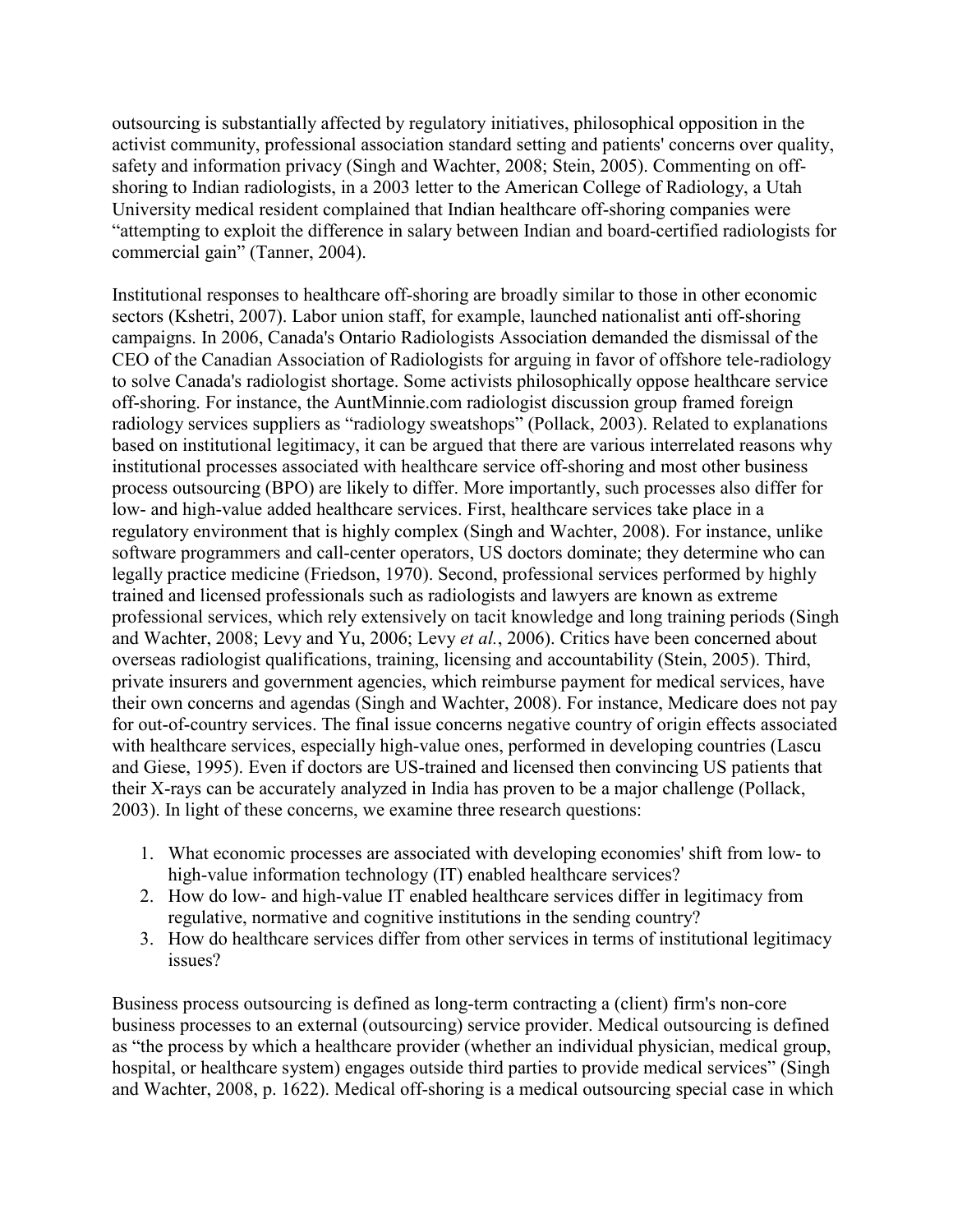external healthcare service provider and patients are located in different countries. Telemedicine involves electronically delivering clinical or diagnostic medical services as well as information distribution (Wachter, 2006).

| <b>Variable</b>                                             | India                                                   | <b>USA</b>                  |
|-------------------------------------------------------------|---------------------------------------------------------|-----------------------------|
| Healthcare industry (\$US)                                  | 35 billion                                              | $1.9$ trillion <sup>a</sup> |
| Physicians (per 100,000, 2005)                              | 60                                                      | 256                         |
| Doctors graduating each year                                | $27,000(2008)^{b}$                                      | 35,000 (2006)               |
| Radiologists                                                | $5,500^{\circ}$                                         | $30,000(2003)^{a}$          |
| Radiologist's average annual earnings (\$US)                | $<$ 35.000                                              | 275-300,000 (350,979)       |
| Health imaging market (\$US)                                | 350 million                                             |                             |
| Pathology laboratories                                      | 30,000                                                  | 171,000                     |
| Medical transcription industry                              | \$US 195 million                                        | 15,000 (2003)               |
|                                                             | (US\$350 million for medical transcription and billing) |                             |
| Medical transcriptionist annual earnings (\$US) 2,000-3,000 |                                                         | 24,000-38,000 (entry level) |
|                                                             |                                                         | 60,000-80,000 (experienced) |
| Medical transcription companies                             | 254 (2002)                                              |                             |
|                                                             | 300 (2004)                                              |                             |
| Medical transcriptionists                                   | 18,000 (2006)                                           |                             |
|                                                             | 20,000(2007) <sup>d</sup>                               | 102,000 (2000)              |

**Table I.** Indicators related to healthcare services in India and the USA

Sources: <sup>a</sup>Pollack (2003); <sup>b</sup>Bagchi (2008); 'Steinbrook (2007) (active radiologists; a third have only paramedical training); d *Hindustan Times*, December 3, 2007

| <b>Function</b>            | <b>Explanation</b>                                                                                                   | <b>Remarks</b>                                                                                                                                                                          |
|----------------------------|----------------------------------------------------------------------------------------------------------------------|-----------------------------------------------------------------------------------------------------------------------------------------------------------------------------------------|
| Low-value services         |                                                                                                                      |                                                                                                                                                                                         |
| Medical transcription      | Converting medical notes dictated by a<br>physician (voice files) into editable<br>electronic documents (data files) | In addition to satisfying HIPAA<br>requirements, digitization and better<br>documentation provide a better defense for<br>a healthcare provider                                         |
|                            | Medical billing/insurance claims An offshore agent bills and collects<br>services                                    | Requires knowledge, insight, expertise and<br>professional fees for medical and healthcare understanding of various healthcare issues                                                   |
| High-values services       |                                                                                                                      |                                                                                                                                                                                         |
| Radiology                  | Reading MRI, CT scans and X-ray images<br>in an offshore location and reporting<br>findings                          | In the USA, about 300 hospitals and two-<br>thirds of radiology practices use tele-<br>radiology services <sup>c,e</sup>                                                                |
| Clinical pathology         | Tissue slides are diagnosed by an offshore<br>pathologist <sup>a</sup>                                               | Hospitals in about 27 US states used these<br>in 2006. Indian and polish firms provide<br>international telepathology <sup>a</sup>                                                      |
| Operations/surgery         | Offshore surgeons perform robotic surgery<br>using remote control <sup>b</sup>                                       | Narayana Hrudalays, a Bangalore heart<br>hospital, has plans to provide such a service                                                                                                  |
| Intensive care units (ICU) | sites <sup>a</sup>                                                                                                   | Monitoring intensive care units from remote Remote ICU service provider was reported<br>to have 150 client hospitals <sup>d</sup>                                                       |
| Electrocardiograms (ECG)   | the heart's electrical activity over time is<br>done in an offshore location                                         | Reading electrocardiograms - a recording of Bangalore's Narayana Hrydalalaya Institute<br>for Cardiac Sciences analyzes 150<br>electrocardiograms daily for remote patients<br>in India |

Table II. Activities that can be off-shored in the healthcare industry

Sources: <sup>a</sup>Pollack (2003); <sup>b</sup>Guglin and Datwani (2007); <sup>c</sup>Wachter (2006), Henkel (2006), Singh and Wachter (2008); <sup>d</sup>Henkel (2006), <sup>e</sup>Steinbrook (2007)

#### **Indian healthcare off‐shoring industry**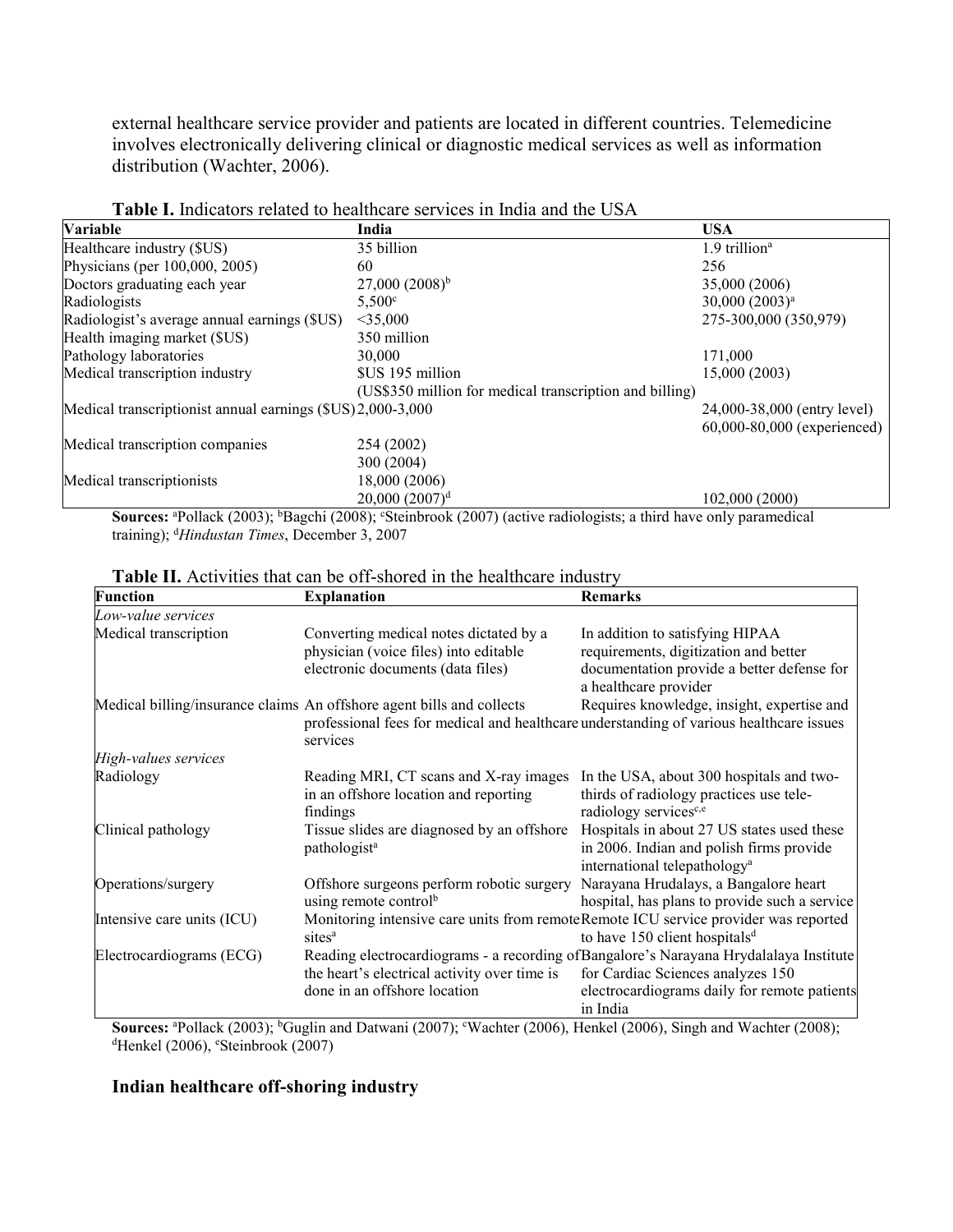Entrepreneurial activities in India's medical off‐shoring related sectors are developing rapidly. Telemedical technology has allowed Indian healthcare staff to capture 2 per cent of the US healthcare market. Various indicators related to healthcare services in India and the USA are presented in Table I, which points to a relatively lower stock of healthcare professionals in India – both low‐and high‐skilled professionals – *vis‐à‐vis* the USA, Indian healthcare industry's relative size is even smaller.

Table II describes healthcare services that can be off‐shored. The first two services are referred to in this article as "low-value added healthcare services" and the last five as "high-value added healthcare services".

## **Indian off‐shoring industry for low‐value healthcare services**

Indian off-shoring sector medical transcription, medical billing collections and insurance claims are already substantial and are growing rapidly (Table I). India is the largest medical transcription services supplier to the USA and is ahead of its closest competitor, The Philippines. India is the most popular destination country for offshore service outsourcing involving health information for US federal contractors and state Medicaid agencies (Government Accountability Office, 2006). In 2006, India accounted for 78 percent of the offshore medical transcription market. While there are some large medical transcription service organisations (MTSOs) (e.g. CBay (Case 1 – see Appendix), Spheris, Spryance, Acusis and Heartland), most MTSOs are mid‐ sized (<500 employees) and smaller entrepreneurial firms (<50 employees). Mid-sized MTSOs tend to work as larger player franchisees or vendors and have limited marketing presence in the West. Smaller entrepreneurial firms, on the other hand, are mainly subcontractors to large and mid‐sized MTSOs. The large players account for about 70 percent of Indian medical transcription off‐shoring revenues.

## **The Indian off‐shoring industry for high‐value healthcare services**

Off-shoring high-value healthcare services such as radiology and clinical pathology is rapidly taking off, commanding some attention. Indian companies such as Tele-radiology Solutions and Wipro provide radiology services for industrialized countries' hospitals such as the USA and Singapore (Pollack, 2003). Tele‐radiology Solutions is probably India's most high‐profile offshore radiology services provider (Case 2). The multinational Indian IT corporation Wipro, which has a big and growing physical presence in the USA, is another main radiology services provider in India for US hospitals. Wipro opened its healthcare division, Wipro Healthcare and Life Science, and in 2003 the company had 12 radiologists in India serving four US clients including Massachusetts General Hospital (Pollack, 2003). Wipro's Indian radiologists receive scans electronically and provide interpretations to US Wipro-employed licensed radiologists, who consult the client radiologist (Pollack, 2003). To read images generated in the USA, radiologists must have completed medical residency in the USA, passed US medical board examinations, be licensed in the patient's home state, have medical staff privileges at the patient's hospital, and have local malpractice insurance (Levy and Yu, 2006). Wipro's Indian radiologists do not satisfy these requirements and thus are not eligible to do even preliminary readings for US hospitals. Wipro radiologists are thus developing complementary services that help speed US‐ based radiologists' workflow (Stack *et al.*, 2007).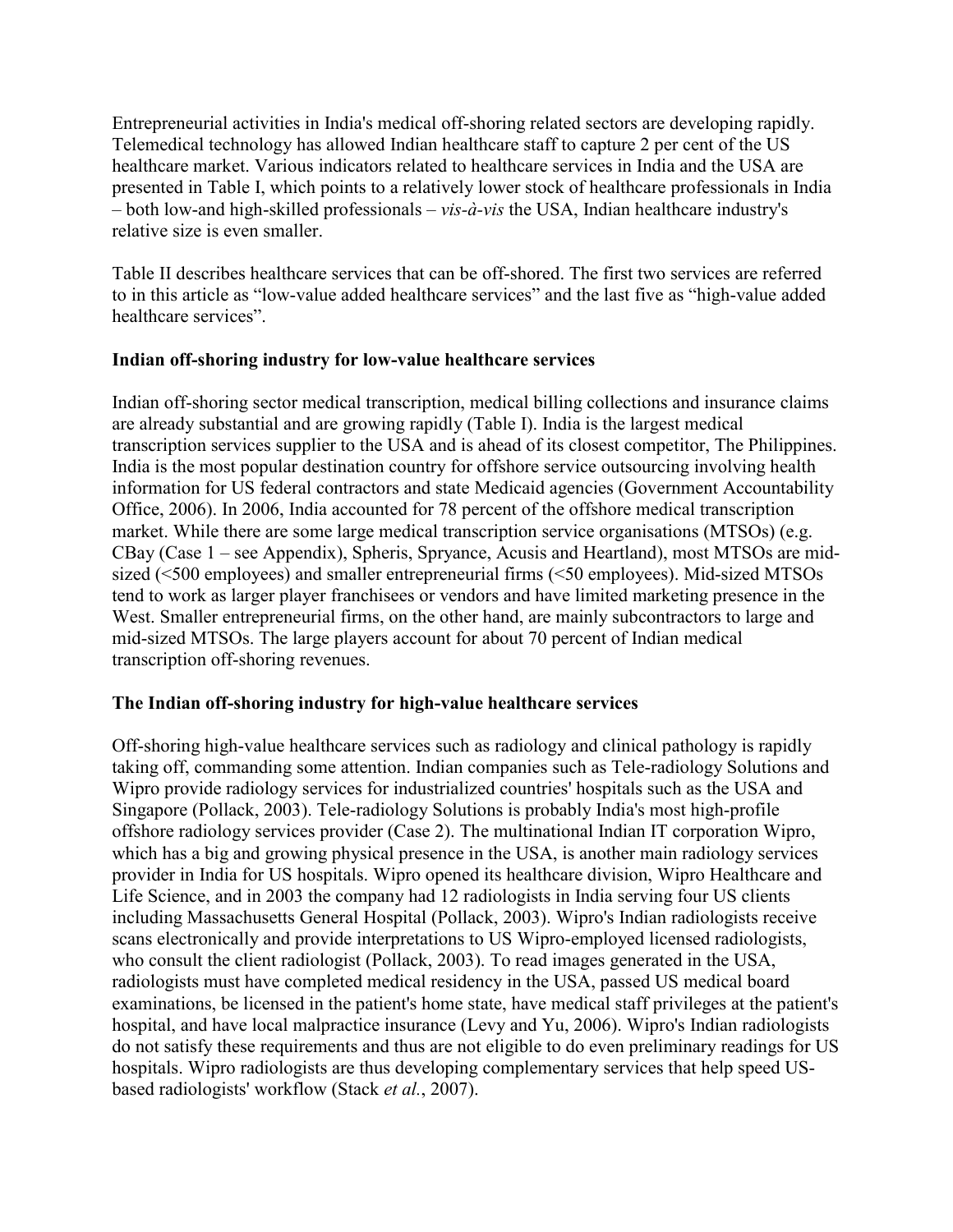### **Understanding healthcare service off‐shoring economic and institutional processes**

#### *Institutional factors in the sending country*

Institutional theory is described as "legitimacy seeking" (Dickson *et al.*, 2004, p. 81). To gain legitimacy, organizations adopt behaviors irrespective of the effect on organizational efficiency (Campbell, 2004). Institutional influence on the off‐shoring industry becomes an admittedly complex process (Dickson *et al.*, 2004) when organizations have to derive legitimacy from multiple sources such as employees, clients, client customers, local communities, professional and trade associations and governments. Scott  $(2001)$  proposed three institutional pillars – i.e. regulative, normative and cognitive – which relate to "legally sanctioned", "morally governed" and "recognizable, taken‐for‐granted" behaviors, respectively (Scott *et al.*, 2000, p. 238).

## *Regulative institutions and outsourcing*

Experts argue that regulatory restrictions may limit off‐shoring growth (Pollack, 2003). Privacy has been a major concern in offshore outsourcing decisions because of difficulties related to enforcing privacy laws in foreign courts. Some analysts argue that privacy rules are disguised protectionism. In 2005, there were anti-off-shoring bills to severely limit or stop off-shoring in nearly all 50 US states as well as in the US Congress. In 2004, Senator Christopher Dodd introduced the US Workers Protection Act, which prohibits federal funds for offshore work. In 2003, he introduced legislation to set restrictions on L‐1 visas, which are used by companies to transfer overseas employees in the USA (*The Economist*, 2004). Critics were concerned about protecting patient privacy (Stein, 2005). Although outsourcing inherently involves issues related to quality, safety and privacy, off‐shoring healthcare raises special issues (Singh and Wachter, 2008). Research also indicates that medical information sensitivity is positively related to perceived personal costs (Andrade *et al.*, 2002). Privacy concerns are more likely to be voiced in higher-value medical services such as radiological interpretations compared to medical transcription (Maher, 2004; Stack *et al.*, 2007). Experts argue that while many high-value healthcare services can be technically easily moved offshore, the trade barriers are likely to be higher than in back office services and manufactured goods (Levy and Yu, 2006). The medical industry legal system is evolving more slowly compared to medical technology development. An important barrier to employing offshore radiologists is that if a case is brought then the radiologist might not be subject to local jurisdiction (Weniz, 2007). Therefore, we propose the following:

*P1a.* Anti-off-shoring regulative pressures in the sending country are likely to be stronger in healthcare off‐shoring than in most BPO.

*P1b.* Anti-off-shoring regulative pressures in the sending country are likely to be stronger in high-value healthcare off-shoring than in low-value healthcare off-shoring.

#### *Normative institutions and outsourcing*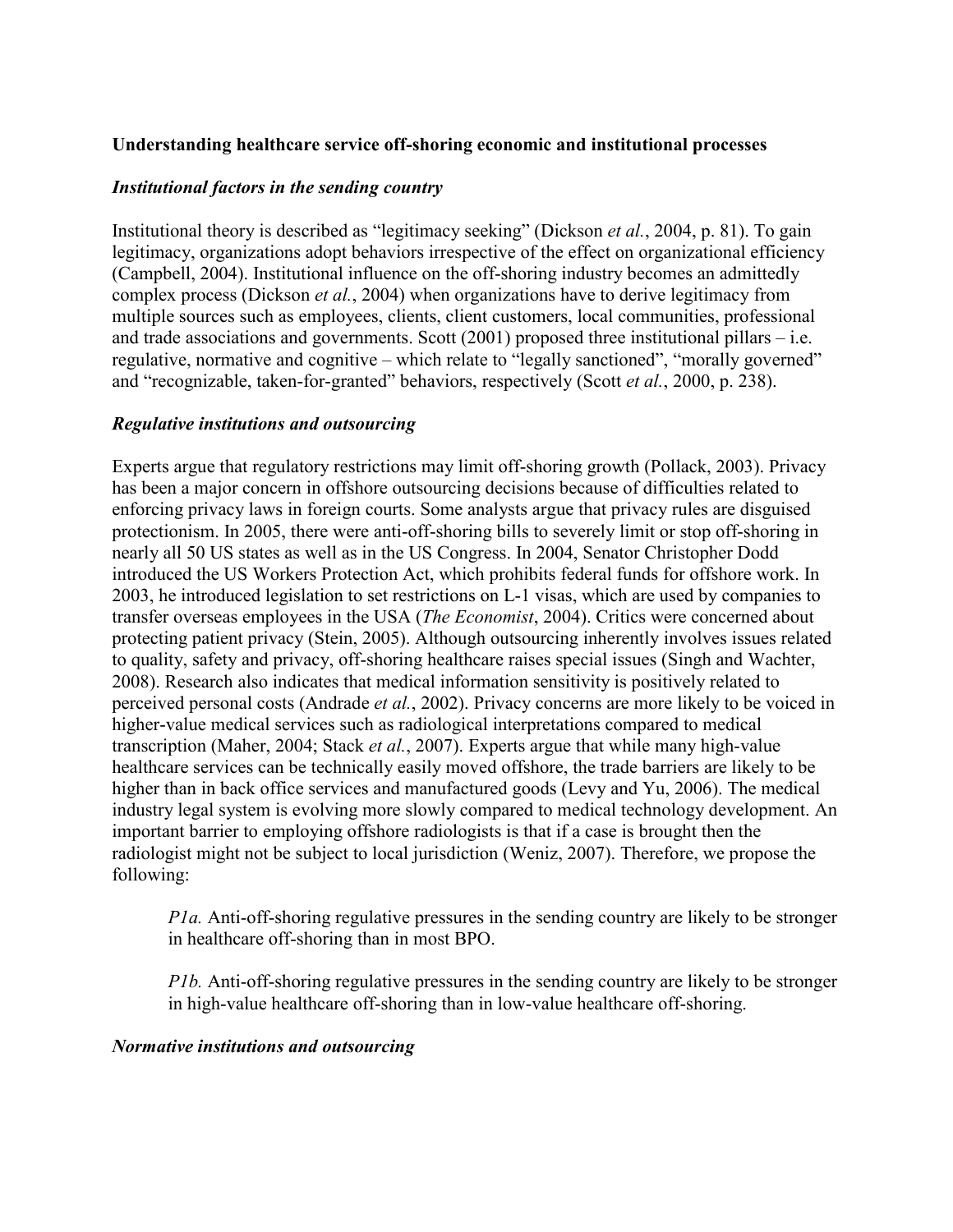Normative pressure is related to professional expectations. For instance, US healthcare sector managers may feel compelled to adhere to codes and norms developed by professional associations such as the American Association of Medical Transcription (AAMT), the Radiological Society of North America, the American College of Radiology, the American Board of Pathology, the American Academy of Professional Coders, and the American Telemedicine Association. The professional association's power to influence firms' behaviors is a self-regulation function such as conduct codes, licensing or certification (Campbell, 2004, p. 146; Dickson *et al.*, 2004, p. 83). A profession is self‐regulated by an ethics code (Cohen and Pant, 1991), which requires members to maintain higher standards than required by law (Backoff and Martin, 1991). These conducts are "morally governed" and not necessarily "legally sanctioned" (Scott *et al.*, 2000, p. 238). As noted above, the medical industry legal system is evolving more slowly compared to medical technology. Ethics thus help fill the regulatory vacuum. Bangalore‐based Tele‐radiology Solutions employs US‐trained radiologists to read scans for US hospitals but radiologists trained in India for hospitals in Singapore (Steinbrook, 2007).

The two-stage institutionalization process provides a helpful theoretical perspective for understanding processes associated with professional associations' influence on healthcare service off-shoring (Holm, 1995). At one level, professional associations such as the American College of Radiology exhibit conservative structures and engage in activities guided by an established institutional order (Greenwood *et al.*, 2002). At another level, however, these institutions also help create new or change old institutions (Holm, 1995). New institutional practices are thus built on older practices that "replace or push back pre‐existing institutional forms" (Holm, 1995, p. 400). As to the latter role, institutional researchers came up with institutional entrepreneurship to examine how these actors create new institutions or change old ones. DiMaggio (1988, p. 14) notes that "new institutions arise when organized actors with sufficient resources (institutional entrepreneurs) see in them an opportunity to realize interests that they value highly". Institutional entrepreneurs are driven by some interests and are calculative.

Theorization or "the development and specification of abstract categories and the elaboration of chains of cause and effect" is an important process through which institutional entrepreneurs diffuse new ideas (Greenwood *et al.*, 2002, p. 60). Theorization provides rationales for adopting practices and thus increases the likelihood that practices will be accepted. Two key theorization elements concern framing and justification. Framing is concerned with the need for change and justification focuses on the proposed changes' value for actors (Greenwood *et al.*, 2002). We considered institutional entrepreneurship processes associated with creating anti off‐shoring institutions (e.g. anti off‐shoring opinion and legislation). The Ontario Association of Radiologists can be considered as institutional entrepreneur. Framing and justification needed for creating anti off‐shoring institutions are relatively easier for medical services and especially for high-value healthcare services. For instance, compared to MTs, American radiologists argue more effectively that their Indian counterparts may lack tacit and implicit knowledge required to comply with high conduct standards required for that profession. Therefore, we argue that:

*P2a.* Anti-off-shoring normative pressures in the sending country are likely to be stronger in healthcare off‐shoring than in most BPO.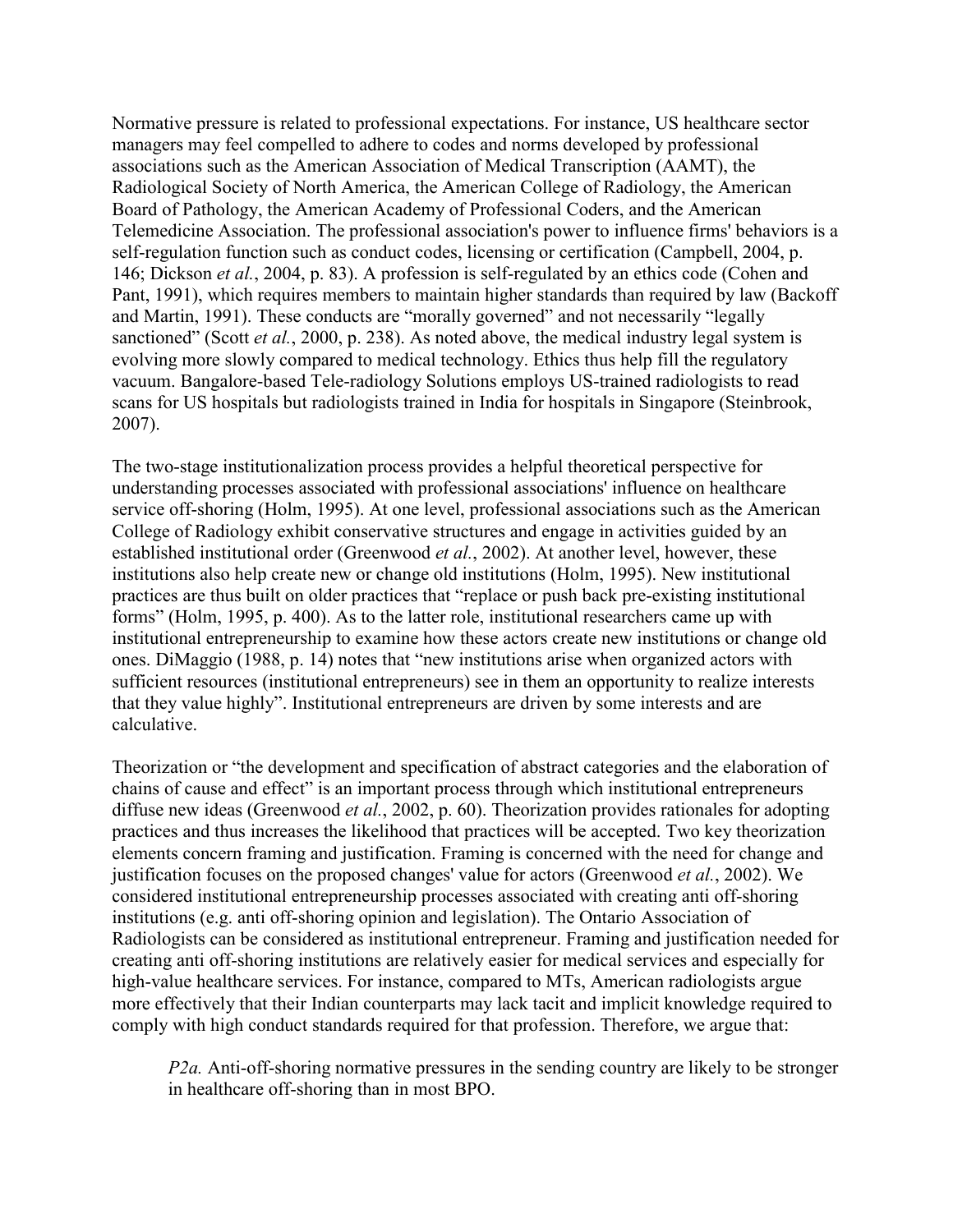*P2b.* Anti-off-shoring normative pressures in the sending country are likely to be stronger in high-value healthcare off-shoring than in low-value healthcare off-shoring.

#### *Cognitive institutions and outsourcing*

Cognitive institutions are related to culture. The Indian medical transcription industry is more sophisticated than first meets the eye. Observers note that MTs in India take such jobs more seriously. While US MTs attend three to four months training, in India, they require about six months full-time training. They are also familiarized with specialized medical vocabulary and language. Firms in developing countries are taking several measures to maintain service quality. First, whereas US MTs typically have high‐school level education, most Indian MTs have college degrees, often with medical science training. Second, Indian MTs are provided on-thejob training to decipher US medical terms. Medical transcription firms in India run three shifts a day and employ MTs with various skill levels such as general transcriptionists, proofreaders and "super‐proofers". On the security front, studies conducted by Forrester Research and the UK's Banking Code Standards Board indicated that security standards in Indian call centers are among the best in the world, and that there were more security breaches in the UK and the USA in 2005 than in India.

It is argued that a well‐rested radiologist in India may review X‐ray images more accurately than a US‐based sleep deprived one (Weniz, 2007). For example, the Bangalore‐based Tele‐radiology Solutions reported a 99.7 percent accuracy rate. From the developing world's perspective, what matters about local off-shoring industry growth is not simply healthcare service quality but how much effort they put in promoting their brands and how developed country patients perceive service quality. Perceived quality measures are "consumers' [subjective] judgment about a brand's overall excellence or superiority" (Zeithaml, 1988, p. 3). Product experiences, unique needs and consumption situations may influence a consumer's subjective quality judgment. Financial and healthcare information privacy is important to consumers. High value healthcare services such as radiology and pathology are more directly related to patient care and are performed by doctors (Pollack, 2003). A mistake could lead to potentially severe consequences. Despite lower outsourced healthcare service costs, consumers may not support such services if savings are traded‐off with quality or safety (Singh and Wachter, 2008). Most developing country firms hold a relatively weak position in the value hierarchy (Heintz, 2006). The research literature provides abundant evidence about the country‐of‐origin (COO) effect. Prior research found that when brand names are not well known, COO becomes relatively more important in the evaluation. Lascu and Giese (1995) show that consumers rated a developed country more highly than a developing country in most areas except price. The fact that activities related to high value-added healthcare services supplied from developing economies are not yet taken-forgranted creates problems such as unstable portfolios, a lack of trust and economic inefficiencies associated with new roles (Stinchcombe, 1965). Consequently, we present following propositions:

*P3a.* Cognitive institutions (organizations with recognizable, taken-for-granted behaviors) in the sending country are likely to be less favorable to healthcare off-shoring than to most BPO.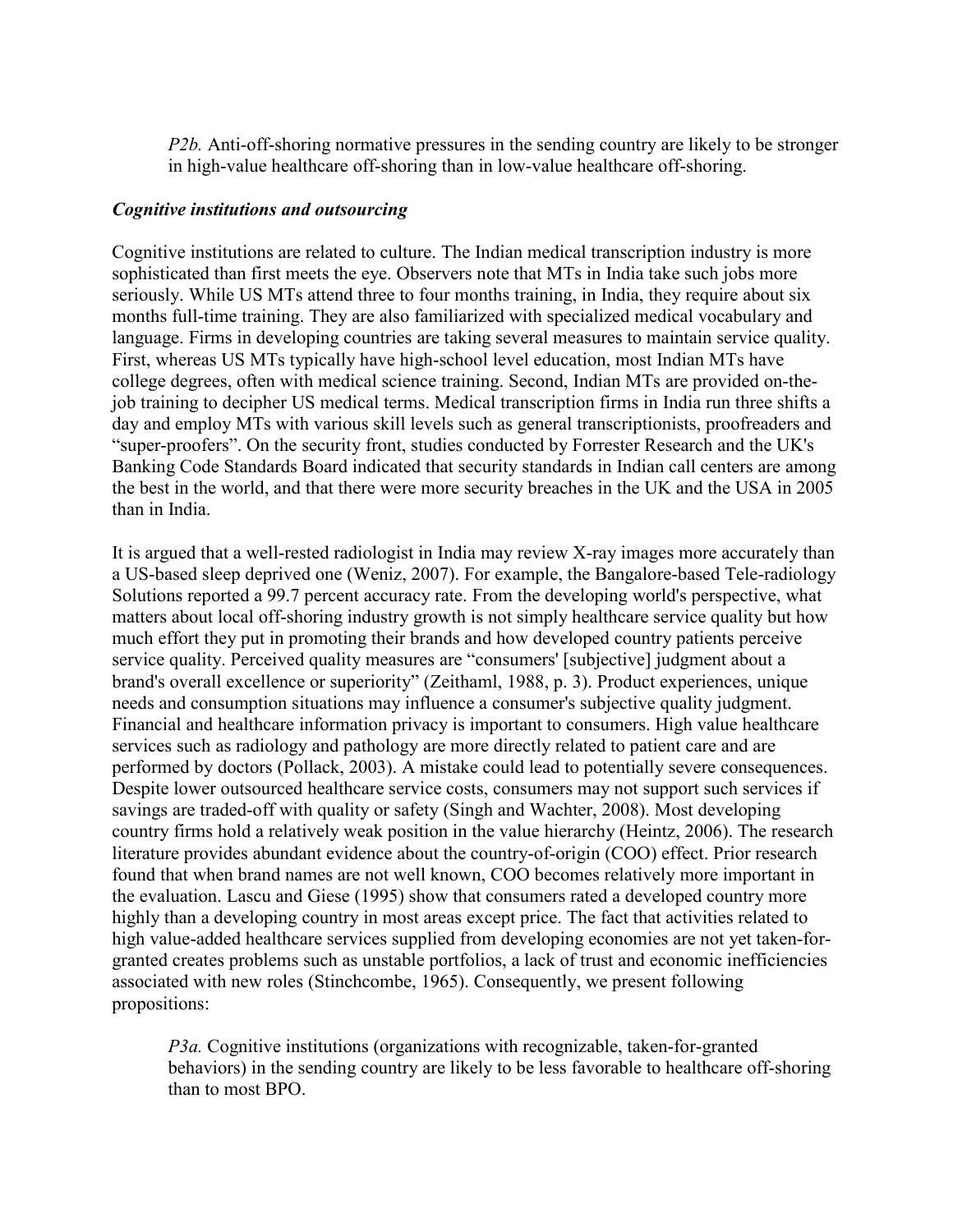*P3b.* Cognitive institutions in the sending country are likely to be less favorable to highvalue healthcare off-shoring than to low-value healthcare off-shoring.

### *Developing comparative factor endowment in the destination country*

We might detour briefly to discuss the distinction between codified/explicit and tacit knowledge. Codified knowledge can be shared without losing integrity. Tacit knowledge, on the other hand, exists in knowledgeable workers' minds, based on experience, expertise and skills. Tacit knowledge, thus, cannot be transferred without effort on both sides. However, the accompanying tacit knowledge is necessary if codified knowledge is used successfully (Patel and Pavitt, 1997). Some authors also use a third category, namely implicit knowledge, which lies between explicit and tacit knowledge (Griffith *et al.*, 2003). Leonardi and Bailey, (2008, p. 414) note:

Implicit knowledge is not currently declarative like explicit knowledge, but, unlike tacit knowledge, could be made so.

## *Off‐shoring low‐value healthcare services and accumulating implicit and tacit knowledge*

A top concern for a US‐based client firm is that offshore agents may not be able to interpret the implicit and tacit knowledge embedded in artifacts (such as X‐ray images) (Leonardi and Bailey, 2008). As call centers and their agents in a developing economy learn healthcare skills and gain experience, tacit knowledge accumulates. Put differently, the offshore producer can use simple work to build skills for more complex work. This process may, in turn, erode the sending country's competitive advantage (Levy and Yu, 2006). A lack of experience in US low‐value jobs mean that US healthcare providers will not be able to preserve and increase tacit knowledge, which suggests the following proposition:

*P4.* Off-shoring low-value healthcare services in a developing economy helps accumulate implicit and tacit knowledge required for off-shoring high value healthcare services.

## *Developing healthcare industries and accumulating implicit and tacit knowledge*

Skilled healthcare professionals are now available in many developing countries. Research and development related export revenue in medical content and services was \$US100m in 2003, which is expected to reach 300 million in 2010. Some Indian hospital staff set out to globalize their services to become truly worldwide companies with an international strategy. Consider, for instance, Narayana Hrudalaya, a Bangalore‐based heart hospital. In 2004, the company had links with affiliates throughout India, Malaysia, Mauritius and Germany. The hospital's doctors see offshore patients' X‐rays and angiogram results and consult using broadband. The hospital's future plans included providing robotic surgery by remote control. This is consistent with Bhagwati's (1998, pp. 20-1) kaleidoscopic comparative advantage theory, which argues: "[W]hat we are facing now is a new and steadily encroaching economic universe in which comparative advantage is becoming thin, volatile, kaleidoscopic and is creating vulnerabilities for industries, firms and workers. The competitive advantage margins have, therefore, become thinner. A small shift in costs somewhere can now be deadly to competitiveness. We used to call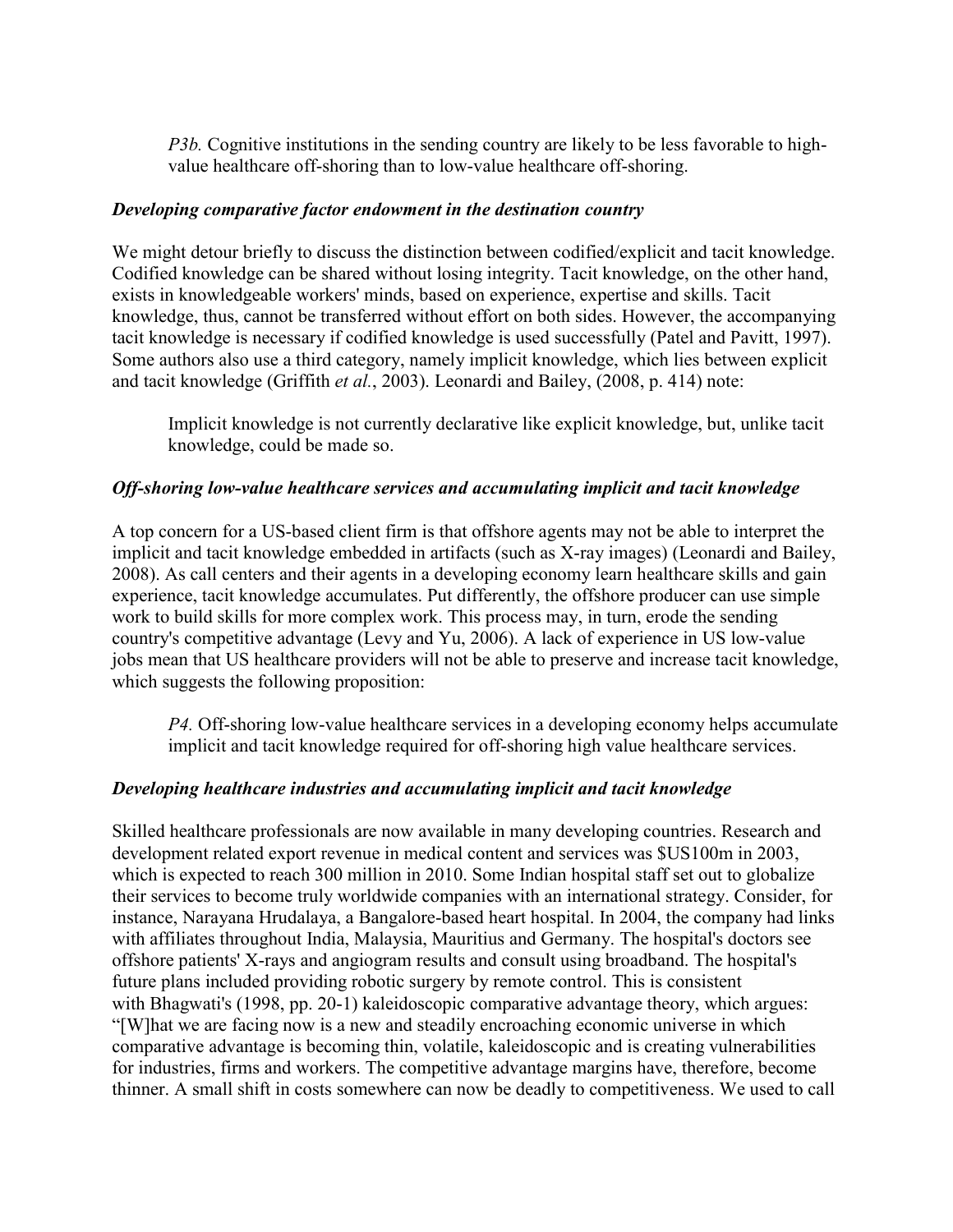such industries "footloose". In the old days, few considered such industries to be the norm. Today, they are the norm".

The basic idea behind kaleidoscopic comparative advantage is simple. As developing country healthcare industries shift into a higher gear, the industrialized world's comparative advantages may become thin and vulnerable. Several factors connect India's global linkage, which is pushing through a fundamental change in Indian healthcare industry. An estimate suggested that India received 450,000 medical tourists in 2007 (IndiaPRwire, 2009). India's private specialist hospitals such as the New Delhi‐based Escorts Heart Institute and Research Centre market heavily in foreign countries. Estimates also suggest that the clinical research outsourcing market in India will cross \$US10bn by 2010. There are about 60 accredited hospitals in India. Many serving medical tourists have links with US-based insurance companies such as Bluecross, Blueshield and Anthem Wellpoint. Such links help them develop implicit knowledge required for healthcare off-shoring. Off-shoring firms require knowledge, insight, expertise and understanding medical billing processes, health insurance company rules, benefit plans, medical procedures, relevant laws, billing systems and claims adjustment interface (Table II). Non‐formal learning that occurs in the workplace helps to develop tacit knowledge, which is especially important when healthcare professionals are faced with unique or non-routine situations (Wyatt, 2003). In line with these arguments, we present the following proposition:

*P5.* Developing healthcare industries in a developing economy helps accumulate implicit and tacit knowledge required for off‐shoring high‐value healthcare services.

## *Testing the propositions*

The above propositions are tested by considering US institutional processes as the sending country and Indian economic processes in the destination country. Regarding *P1a*, in the USA, healthcare‐related services are more protected than most other services (*The Economist*, 2004). There are specific laws that govern healthcare off-shoring. For instance, the 1996 Health Insurance Portability and Accountability Act (HIPAA) requires firms providing services to healthcare organizations (e.g. outsourcing vendors) to keep the information they receive confidential. The HIPAA covers several important areas in the healthcare regulation, from health benefits portability and claims fraud and abuse penalties, to electronic health benefits claims processing and beyond. The HIPAA created stringent information privacy regulations for individuals and information system security for healthcare professionals and organizations. Another challenging issue for international healthcare outsourcing companies may be related to payment. According to recent changes in Centers for Medicare and Medicaid Services (CMS) regulations, providers cannot seek Medicare reimbursement for services physically performed outside the US irrespective of whether the provider has a US license and certification (Singh and Wachter, 2008). Regarding *P1b*, additional regulations are being developed to restrict high-value healthcare off-shoring. In 2004, for example, two bills were introduced in the US Congress that limit radiology offshore outsourcing. Both bills required patients to give consent for radiology readings outside the USA.

For *P2a*, professional association staff raised concerns that are unique to healthcare service offshoring. For instance, the AAMT raised documentation quality and patients' rights to privacy and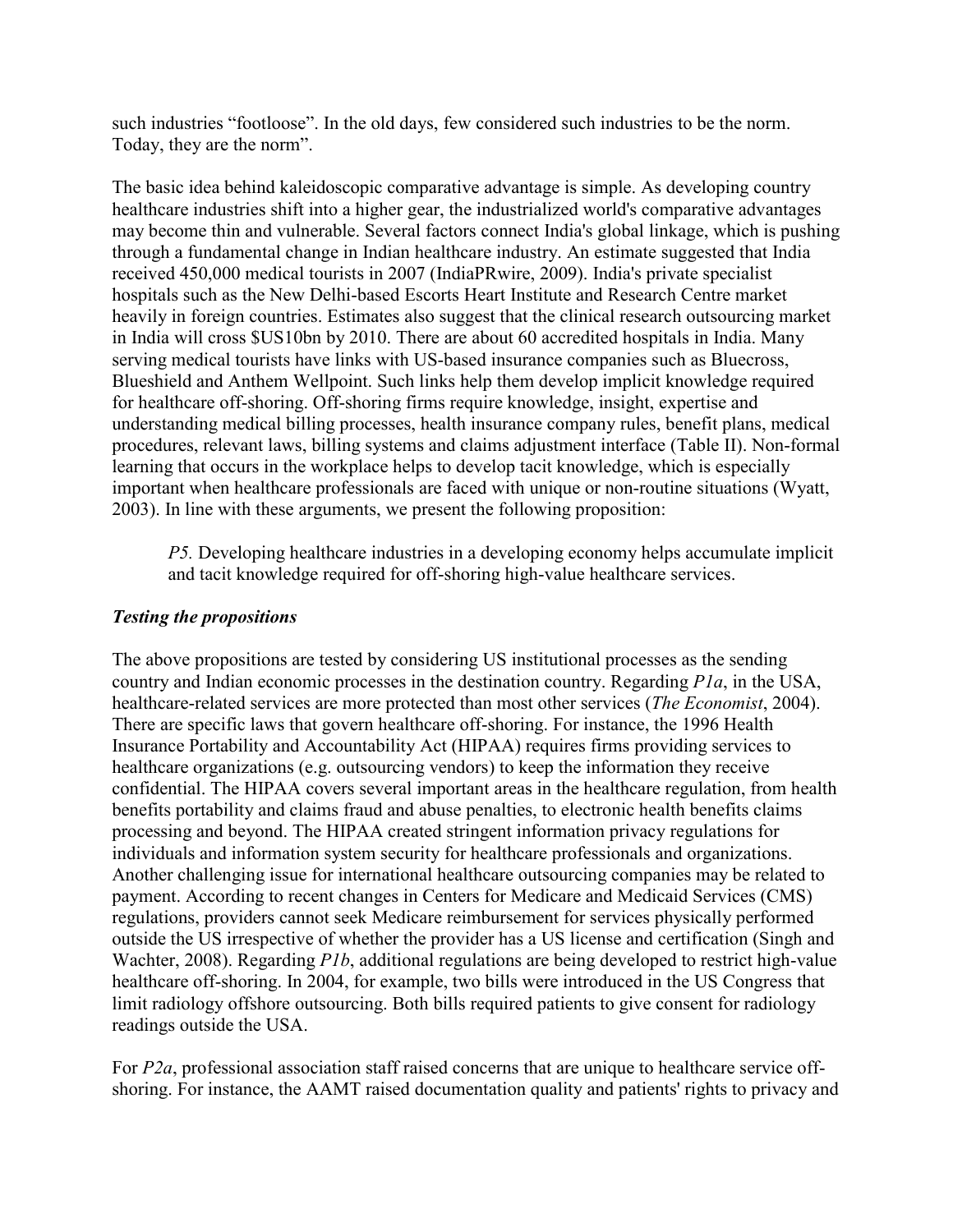confidentiality arising from offshore transcription (Kshetri, 2007). Regarding *P2b*, to read images generated in the USA, a radiologist should meet certain requirements (Levy and Yu, 2006). In international tele‐radiology arena, the American College of Radiology established standards that govern how US vendors engage and supervise tele‐radiology providers (Singh and Wachter, 2008). The American College of Radiology Task Force on International Radiology endorsed continuing education requirements as well as fully disclosing board certification to patients and contracting parties (Singh and Wachter, 2008). The college also issued additional policy statements, which strictly prohibit "ghosting practices". This means that a US‐based radiologist is required to carefully review and approve preliminary readings provided by offshore radiologists (Van Moore *et al.*, 2009). If a doctor refers an image to an uncertified radiologist then he/she may risk malpractice insurance (Levy and Yu, 2006).

For *P3a*, public concern has been heightened in off-shoring involving personal information, which seems to be more readily apparent in healthcare services. Fiske (2004) observed: 'The [healthcare] security issue is a valid one, and many people are concerned about it". Citing several patient data confidentiality breaches in off‐shoring operations, Public Citizen, a US‐based nonprofit consumer advocacy organization argued: "While […] privacy concerns unquestionably also plague outsourcing of government work to private companies in general, they are particularly problematic with regard to overseas providers" (see www.citizen.org/trade/offshoring/privacy/). Likewise, Servais (2004, p. 12) noted: "Some conclude that using offshore transcriptionists could easily breach patient information privacy. There is concern that protected health information could be exploited, as was the case recently when dictation from the University of California San Francisco Medical Center was abused by a transcriptionist in Pakistan". Citing anecdotal medical transcription mistakes, the General Secretary of Unison Health Plan, the public-sector health care plans operator, forcefully noted that outsourcing is "a very dangerous practice" (E‐Health Insider, 2006). Regarding *P3b*, today, accurately or not, many consumers associate developed‐world based brands with higher quality than those from developing countries (Kshetri *et al.*, 2008). Developing country-based firms are largely regarded as basic value providers or as "unknown names on a box" (Hirt and Orr, 2006). Since off‐shoring high-value healthcare services involves moving beyond providing basic value chain activities, providers based in the developing world are more likely to face branding problems in such services. Wipro's chief executive for health sciences commented that Americans are highly concerned about X‐ray analysis in a third‐world country (Pollack, 2003). This comment illustrates the branding problems specific to high value healthcare services.

For *P4*, medical transcription was among the "first wave" of IT-enabled service sectors developed in India (Gillard *et al.*, 2008). Some Indian IT companies such as Cognizant, Hinduja TMT and Ajuba Solutions entered into off‐shoring low‐value healthcare services. Wipro Healthcare and Life Science focused on low‐valued healthcare services such as medical transcription and gradually moved to high‐valued services (Financialexpress.com, 2005). The firms gradually expanded their off-shoring activities (Dossani and Kenney, 2009). Off-shoringrelated behaviors may have self‐reinforcing effects. Experiences may help generate externalities by making healthcare‐related specialized inputs and services available, forming a specialized "labor market", and facilitating information, technology exchange and spillover (Marshall, 1920). Medical transcription-related activities help support specialization and co-ordination in other medical activities (David *et al.*, 2009).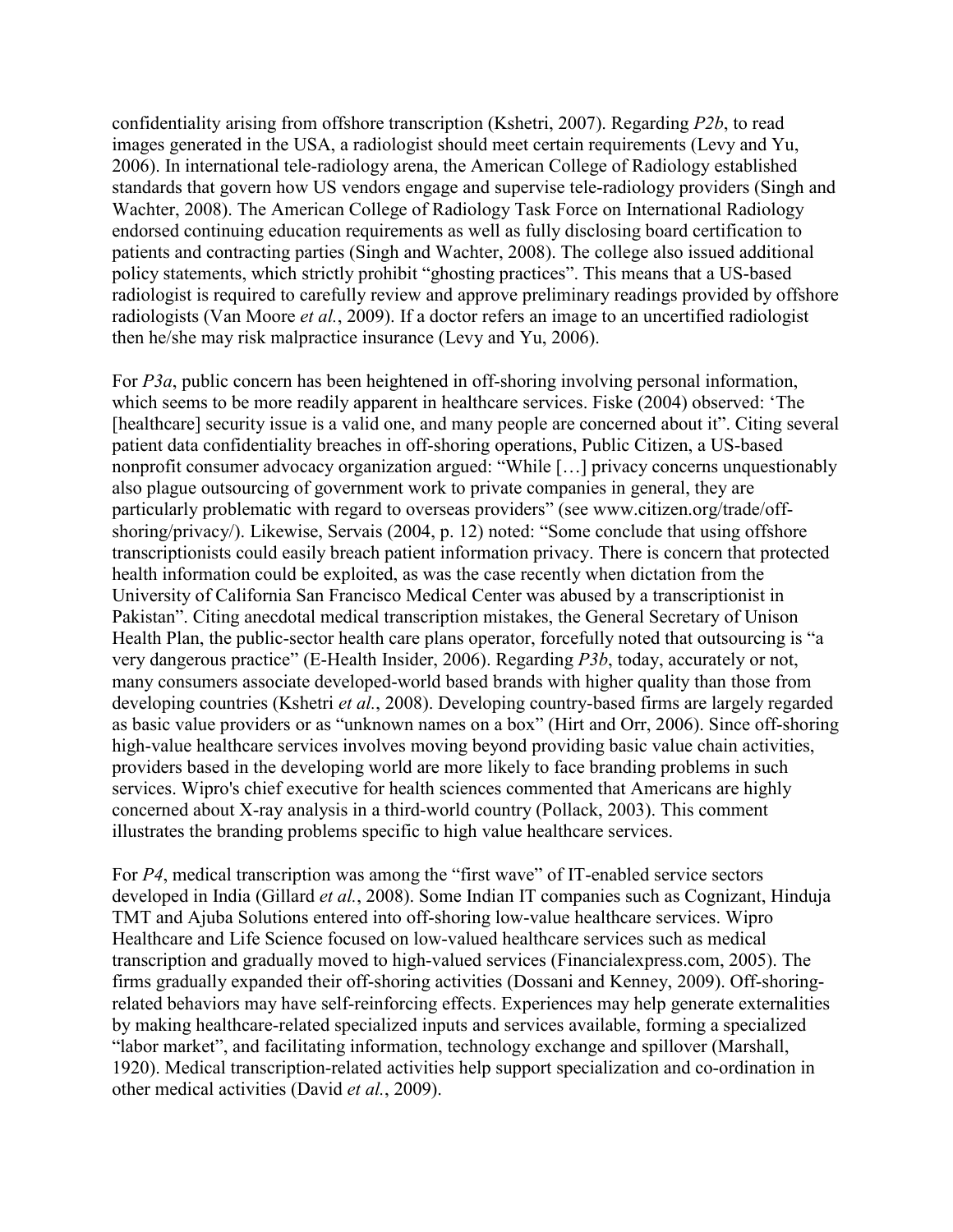Regarding *P5*, the Indian healthcare industry generated forward, backward and horizontal linkages, which helped accumulate the implicit and tacit knowledge required for off‐shoring high-value healthcare services. For instance, Apollo Hospitals provide care for ten million patients from 55 countries annually. Modern facilities created by healthcare providers such as Apollo Hospitals have attracted Western‐trained doctors. These doctors brought skills that improved Indian healthcare systems (Pafford, 2009).

#### **Discussion, implications and conclusions**

We have contributed to the field by integrating institutional and healthcare management literature to understand how healthcare industry idiosyncratic features superimpose in a complex interaction with economic and institutional processes to shape healthcare service off‐shoring. We also analyzed how such processes differ for low‐end healthcare sectors such as claims processing, medical transcription and high‐end sectors such as medical analytics and clinical processing. To understand institutional and economic processes associated with developing healthcare off-shoring industry in developing economies, let us revisit three questions posed earlier. We found that a firm's off-shoring-related experiences in low-value services can have self-reinforcing effects. Such experiences may help generate externalities via various mechanisms. Our findings suggest that developing healthcare industries in a budding economy can generate forward, backward and horizontal linkages to accumulate implicit and tacit knowledge required for off-shoring high-value healthcare services. Concerning legitimacy from regulative, normative and cognitive institutions to off-shoring low- and high-value IT enabled healthcare services, our findings indicate that these institutions are less favorable for the latter services. Off-shoring high-value IT enabled healthcare services are governed by additional regulations, subject to more stringent professional requirements, and branding problems facing the providers based in the developing world tend to be bigger for such services. Finally, our findings demonstrated that off‐shoring healthcare services generally face more severe institutional constraints compared to most other services. These can be attributed to inter-related factors such as a highly-complex regulatory environment in the healthcare industry (Singh and Wachter, 2008), doctors' professional dominance compared to other occupations (Friedson, 1970), and medical information sensitivity (Andrade *et al.*, 2002), which has important managerial and policy implications.

## *Implication 1: the lens through which institutional actors in a sending country view healthcare services off‐shoring*

We noted earlier that there have been various anti-off-shoring efforts. The need for change and the proposed change's value from pro‐off‐shoring opinion into an unfavorable attitude toward off‐shoring appear to be more compelling for high‐value healthcare services than for low value ones. However, protectionist measures against international off‐shoring in response to the anti‐ off‐shoring campaigns is also a function of whether it is viewed as filling gaps healthcare access (remote areas or during night and weekend) or competing with domestic providers (Singh and Wachter, 2008).

## *Implication 2: developing economies' need to slip into a higher gear*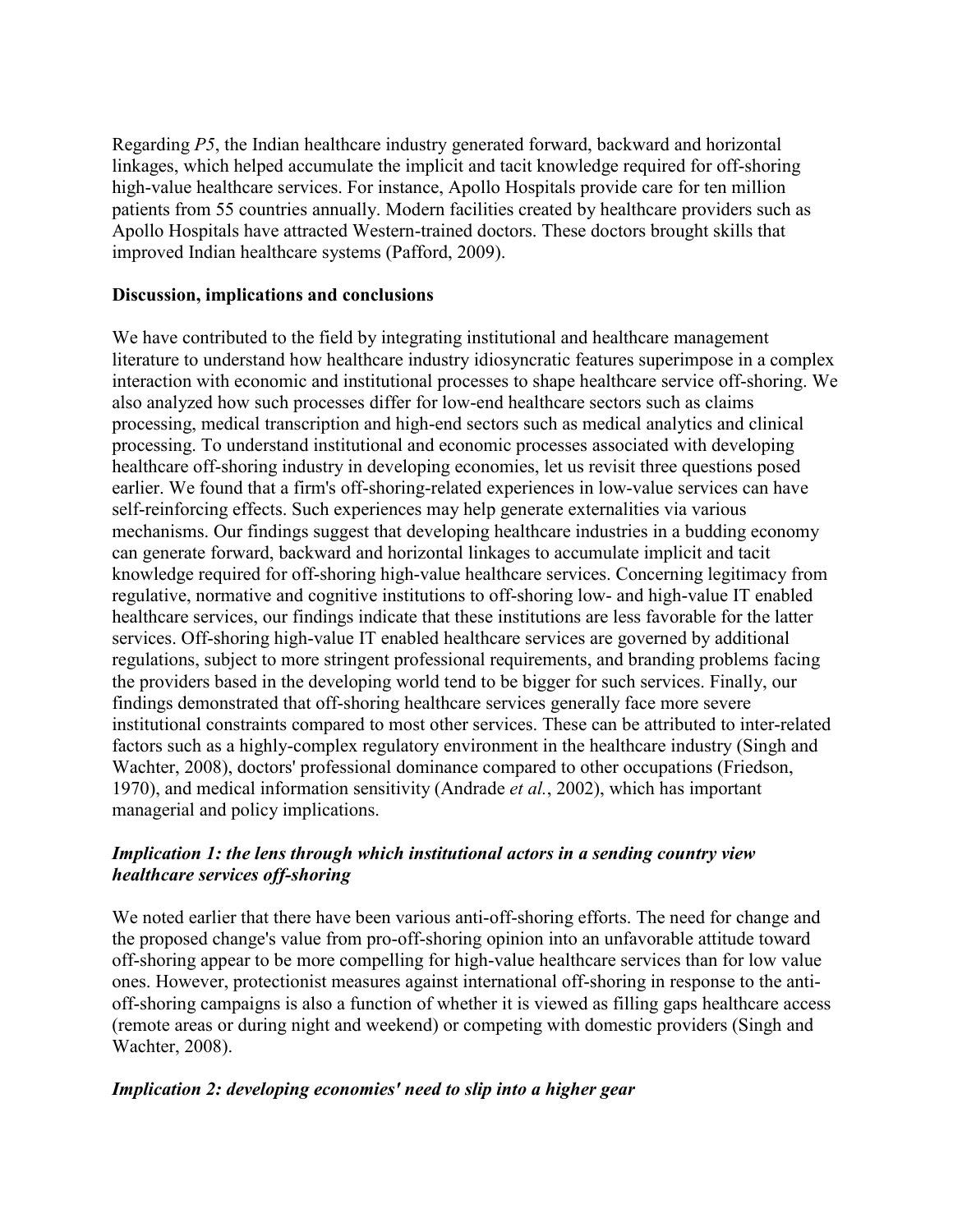Doctor shortages and newly trained doctors' unwillingness and inability to see as many patients as in the past has been a pressing policy issue that adjoins American society's larger social and political concerns. This, compounded with increasing low‐value healthcare service automation, points to developing economies' need to slip into a higher gear. The long‐term competitive success after developing world‐based off‐shoring enterprises depends upon their ability to effectively translate tacit knowledge into improved business operations. Successfully attracting high-value healthcare services, however, also hinges on having a high-quality information and communication technologies (ICT) infrastructure. For instance, tele‐surgery requires a dedicated fiber optic link, which guarantees connectivity and minimal transmission lag.

#### *Implication 3: the US healthcare industry's IT adoption and assimilation*

In IT spending and adoption, the US healthcare industry lags behind others in the USA as well as its competitors in other industrialized countries (Levy and Yu, 2006). As US healthcare industry organization staff intensify their IT adoption and assimilation, off‐shoring healthcare services is likely to take off further. Previous research shows that cognitive legitimacy may improve with longer experiences. If Indian off-shoring firms consistently deliver high-quality medical services then negative COO perception effects may be overcome. Public relations (PR) efforts are also needed to ensure that various institutional actors in the sending country view medical service offshoring as a solution to address healthcare professional shortages instead of causing job losses.

### *Implication 4: skill‐biased technological change in the healthcare sector*

Works involving non‐tacit, codifiable knowledge or those for which a set of instructions can be provided and followed in an algorithmic way can be off‐shored to low‐cost locations. However, they can also be automated more easily (Maskell *et al.*, 1998). It is possible that technical progress will actually lower medical transcription service off‐shoring. To put things in context, speech recognition software has automated medical transcription. More than a decade ago, Rosenthal *et al.* (1998) reported that speech recognition software decreased transcription time by 99 per cent, resulting in substantial cost savings. Consequently, transcription is more likely to be automated as speech recognition software improves. Similarly, partially automated proofreading is likely as spelling and grammar checking software improves. Editing, on the other hand, is likely to remain labor- and skill-intensive, offering advantages to nations with skilled editing workforces. These observations are broadly consistent with skill-biased technological change (SBTC) observed in most economic sectors. That is, technological changes favor workers with higher education and skill levels over those with lower levels. Skill-based technology in the healthcare sector stems mainly from ICT progress. Tacit knowledge, on the other hand, is less likely to be automated. Most medical images today are not recognizable by computers. Current computer algorithms, generally, do not accurately read electrocardiograms (ECGs) with electronic pacemakers (Guglin and Datwani, 2007). If computers can accurately diagnose X‐ray images, then radiology work outsourced to developing countries is likely to be automated (Levy and Yu, 2006). Low‐value healthcare services are more likely to be automated in sending countries than high‐value healthcare ones.

#### **Future research**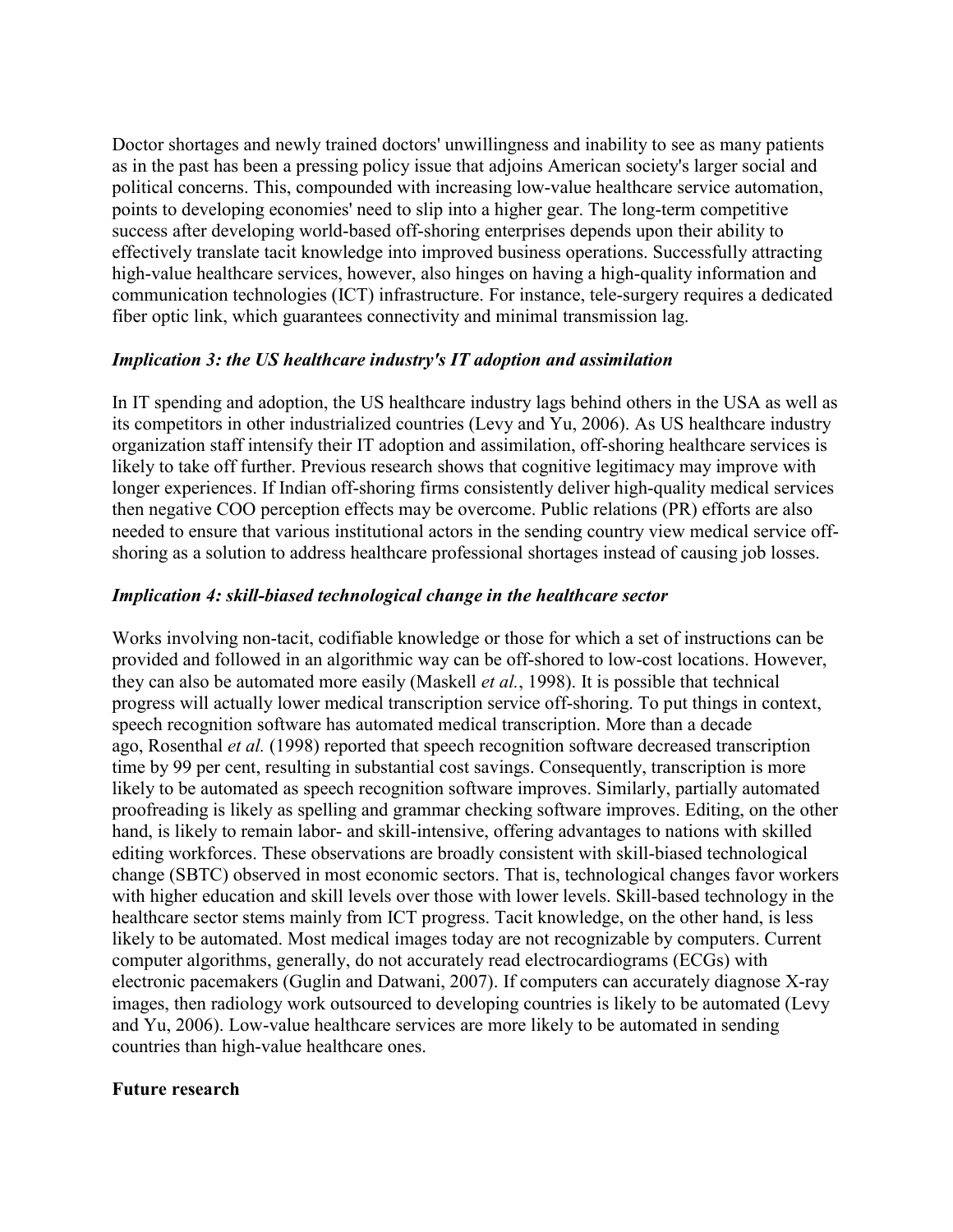In future conceptual and empirical work, scholars need to compare and contrast institutional pressures in high-value healthcare services with other types of professional services from the offshoring standpoint. For instance, the professional expectations of radiologists and lawyers, professional self‐regulation, established institutional order and efforts related to institutional entrepreneurship in their professions may differ. Future research might also examine how India's healthcare outsourcing competitive advantage differs from other services such as customer service, call centers, tax preparation, finance and accounting, human resources and design and engineering, etc. Further research is also needed to examine how India differs from its competitors regarding endowments associated with these services.

### **References**

Andrade, E.B., Velitchka, K. and Barton, W. (2002), "*Self‐disclosure on the web: the impact of privacy policy, reward, and company reputation*", *Advances in Consumer Research*, Vol. 29, pp. 350‐3.

Backoff, J.F. and Martin, C.L. (1991), "*Historical perspectives: development of the codes of ethics in the legal, medical and accounting professions*", *Journal of Business Ethics*, Vol. 10, pp. 99‐110.

Bagchi, S. (2008), "*Growth generates healthcare challenges in booming India*", *Canadian Medical Association Journal*, Vol. 178, pp. 981‐4.

Bhagwati, J. (1998), "*A new epoch*", *A Stream of Windows*, MIT Press, Cambridge, MA, pp. 20‐ 1.

Blackwell, T. (2009), "*Medical outsourcing trend hits health care*", National Post, January 26, available at: [www.nationalpost.com/news/story.html](http://www.nationalpost.com/news/story.html)?id=1217434 (accessed April 16, 2009).

Campbell, J.L. (2004), *Institutional Change and Globalization*, Princeton University Press, Princeton, NJ.

Cohen, J.R. and Pant, L.W. (1991), "*Beyond bean counting: establishing high ethical standards in the accounting profession*", *Journal of Business Ethics*, Vol. 10, pp. 45‐6.

David, G.C., Garcia, A.C., Rawls, A.W. and Chand, D. (2009), "*Listening to what is said – transcribing what is heard: the impact of speech recognition technology (SRT) on the practice of medical transcription (MT)*", *Sociology of Health and Illness*, Vol. 31 No. 6, pp. 924‐38.

Dickson, M., BeShers, R. and Gupta, V. (2004), "*The impact of societal culture and industry on organizational culture: theoretical explanations*", in House, R.J., Hanges, P.J., Javidan, M., Dorfman, P.W. and Gupta, V. (Eds), *Culture, Leadership, and Organizations: The GLOBE Study of 62 Societies*, Sage Publications, Thousand Oaks, CA.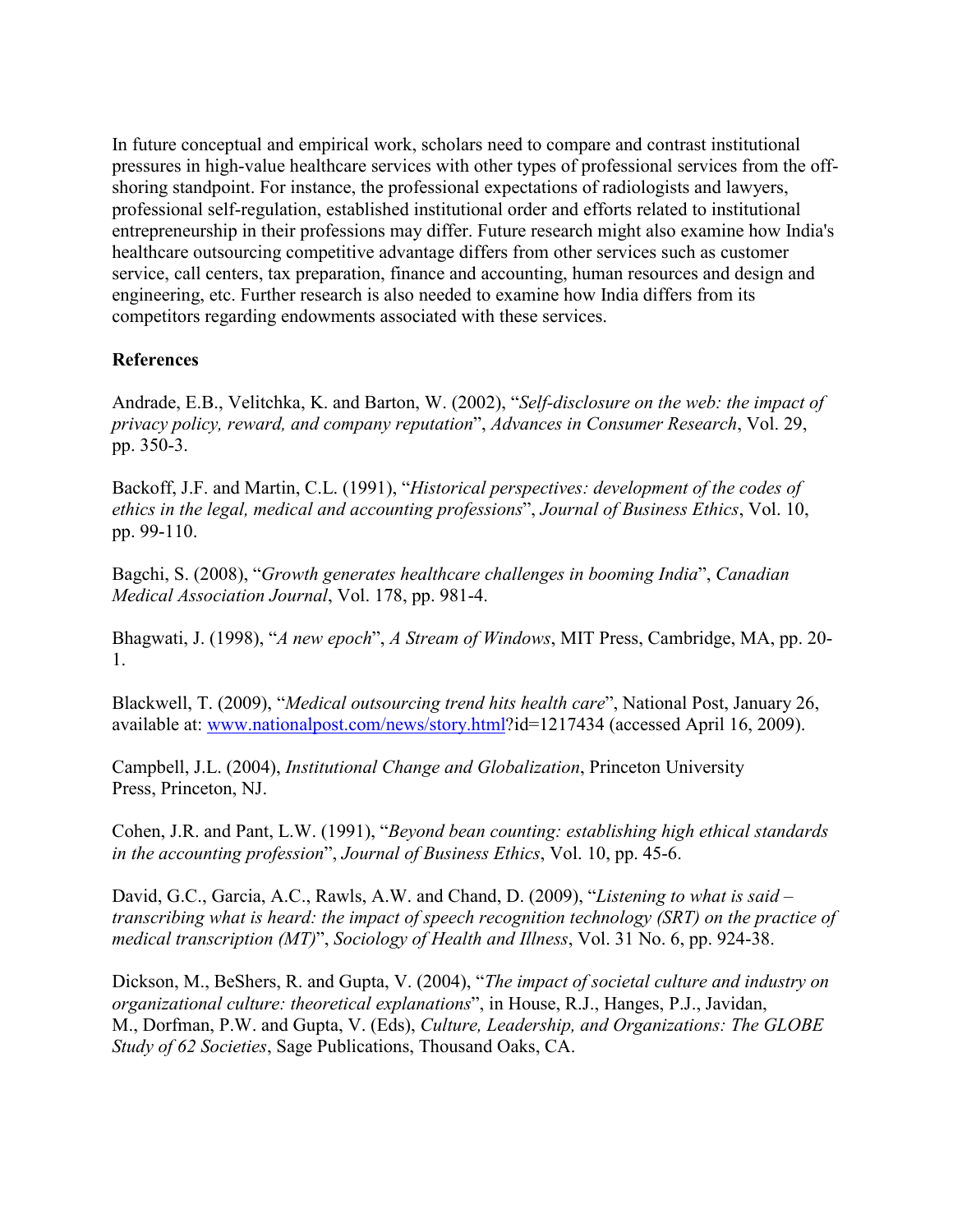DiMaggio, P. (1988), "*Interest and agency in institutional theory*", in Zucker, L. (Ed.), *Research on Institutional Patterns: Environment and Culture*, Ballinger Press, Cambridge, MA, pp. 3‐21.

Dossani, R. and Kenney, M. (2009), "*Service provision for the global economy: the evolving Indian experience*", *Review of Policy Research*, Vol. 26 Nos 1/2, pp. 77‐104.

*(The) Economist* (2004), "*Business special: back office to the world*", *The Economist*, May 5, pp. 59‐62.

E‐Health Insider (2006), "*Unison condemns offshore medical transcription*", 22 June, available at: [www.e‐health‐insider.com/news/item.cfm?ID=1961](http://www.e-health-insider.com/news/item.cfm?ID=1961) (accessed November 26, 2009).

Expresshealthcaremgmt.com (2005), "*India has an optimal time advantage in providing emergency night shift services to US hospitals*", June 15, available at: [www.expresshealthcaremgmt.com/20050615/interview01.shtml](http://www.expresshealthcaremgmt.com/20050615/interview01.shtml) (accessed November 26, 2009).

Financialexpress.com (2005), "*Medical transcription is only the beginning*", May, www.financialexpress.com/news/medical-transcription-is-only-the-beginning/ [133487](http://www.financialexpress.com/news/medical-transcription-is-only-the-beginning/133487) (accessed November 26, 2009).

Fiske, H. (2004), "*Overseas transcription: is it foreign aid?*", [www.acusis.com/AP0410/News/PR030210\\_FTR.htm](http://www.acusis.com/AP0410/News/PR030210_FTR.htm) (accessed November 26, 2009).

Friedson, E. (1970), *Professional Dominance: The Social Structure of Medical Care*, Atherton Press, New York, NY.

Gillard, H., Howcroft, D., Mitev, N. and Richardson, H. (2008), "*'Missing women': gender, ICTs, and the shaping of the global economy*", *Information Technology for Development*, Vol. 14 No. 4, pp. 262‐79.

Government Accountability Office (2006), *Privacy: Domestic and Offshore Outsourcing of Personal Information in Medicare, Medicaid, and TRICARE*, GAO‐06‐676, Government Accountability Office, Washington, DC, September 5.

Greenwood, R., Suddaby, R. and Hinings, C.R. (2002), "*Theorizing change: the role of professional associations in the transformation of institutionalized fields*", *Academy of Management Journal*, Vol. 45, pp. 58‐80.

Griffith, T.L., Sawyer, J.E. and Neale, M.A. (2003), "*Virtualness and knowledge in teams: managing the love triangle of organizations, individuals, and information technology*", *MIS Quarterly*, Vol. 27, pp. 265‐87.

Guglin, M. and Datwani, N. (2007), "*Electrocardiograms with pacemakers: accuracy of computer reading*", *Journal of Electrocardiology*, Vol. 40, pp. 144‐6.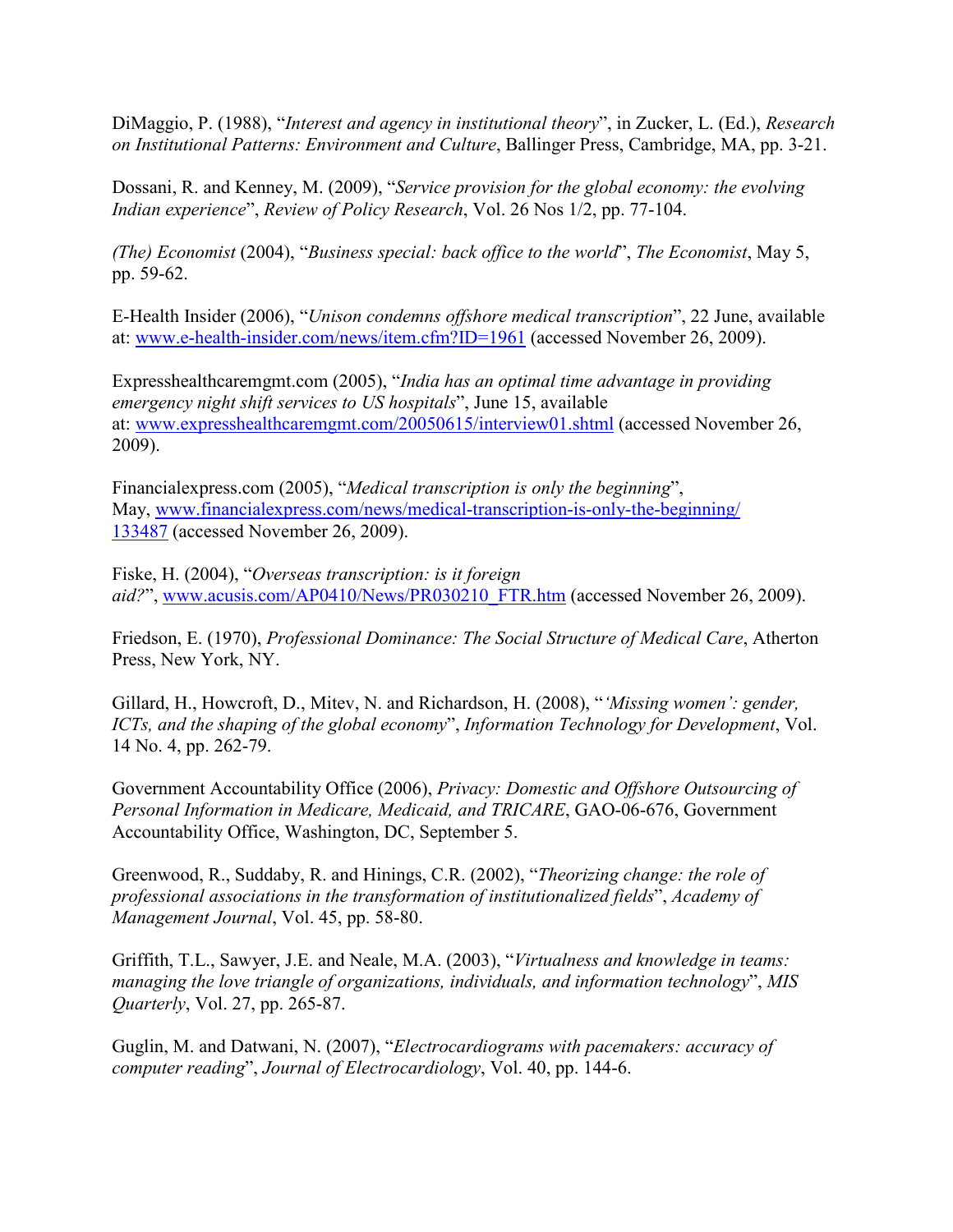Heintz, J. (2006), "*Low‐wage manufacturing and global commodity chains: a model in the unequal exchange tradition*", *Cambridge Journal of Economics*, Vol. 30, pp. 507‐20.

Henkel, G. (2006), "*X‐ray has left the building: what do medical outsourcing trends mean for hospitalists?*", *The Hospitalist*, December, available at: [www.the](http://www.thehospitalist.org/details/article/196171/XRay_Has_Left_the_Building.html)  hospitalist.org/details/article/196171/XRay Has Left the Building.html (accessed December 10, 2009).

Hirt, M. and Orr, G. (2006), "*Helping China's companies master global M&A*", *McKinsey Quarterly*, August, p. 10, available at: ww[w.mckinseyquarterly.com/article\\_](http://www.mckinseyquarterly.com/article_page.aspx?ar=1845)  [page.aspx?ar=1845](http://www.mckinseyquarterly.com/article_page.aspx?ar=1845) (accessed December 10 2009).

Holm, P. (1995), "*The dynamics of institutionalization: transformation processes in Norwegian fisheries*", *Administrative Science Quarterly*, Vol. 40, pp. 398‐420.

IndiaPRwire (2009), "*Indian Government all set to boost medical tourism*", February 10, available at: www.indiaprwire.com/pressrelea[se/health‐care/2009021019470.htm](http://www.indiaprwire.com/pressrelease/health-care/2009021019470.htm) (accessed December 10, 2009).

Kshetri, N. (2007), "*Institutional factors affecting offshore business process and information technology outsourcing*", *Journal of International Management*, Vol. 13, pp. 38‐56.

Kshetri, N., Alcantara, L., Bebenroth, R., Zrilic, O. and Schiopu, A. (2008), "*Barriers to branding for developing world‐based firms and some mechanisms to overcome them: a conceptual framework*", *Vrijednost za potrošače u dinamičkom okruženju* (Value for the Customers in Dynamic Environment), EFRI, CROMAR, Rijeka, pp. 226‐40.

Lacity, M., Willcocks, L. and Global, I.T. (2001), *Outsourcing: Search for Business Advantage*, Wiley, Chichester.

Lascu, D.N. and Giese, T. (1995), "*Exploring country bias in a retailing environment: implications of retailer country of origin*", *Journal of Global Marketing*, Vol. 9, pp. 41‐58.

Leonardi, P.M. and Bailey, D.E. (2008), "*Transformational technologies and the creation of new work practices: making implicit knowledge explicit in task‐based off‐shoring*", *MIS Quarterly*, Vol. 32, pp. 411‐36.

Levy, F. and Yu, K. (2006), "*Off‐shoring radiology services to India*", Working Paper MIT‐IPC‐ 06‐005, Industrial Performance Center (IPC), Massachusetts Institute of Technology, Boston, MA.

Levy, F., Goelman, A., Yu, K.H. and Paging, G. (2006), "*Radiology as a case study in sending skilled jobs offshore*", *Milken Institute Review*, Vol. 2nd quarter, pp. 64‐72.

Mackay, B. (2007), "*Furor over proposed offshore teleradiology*", *The Canadian Medical Association Journal*, Vol. 176, p. 21.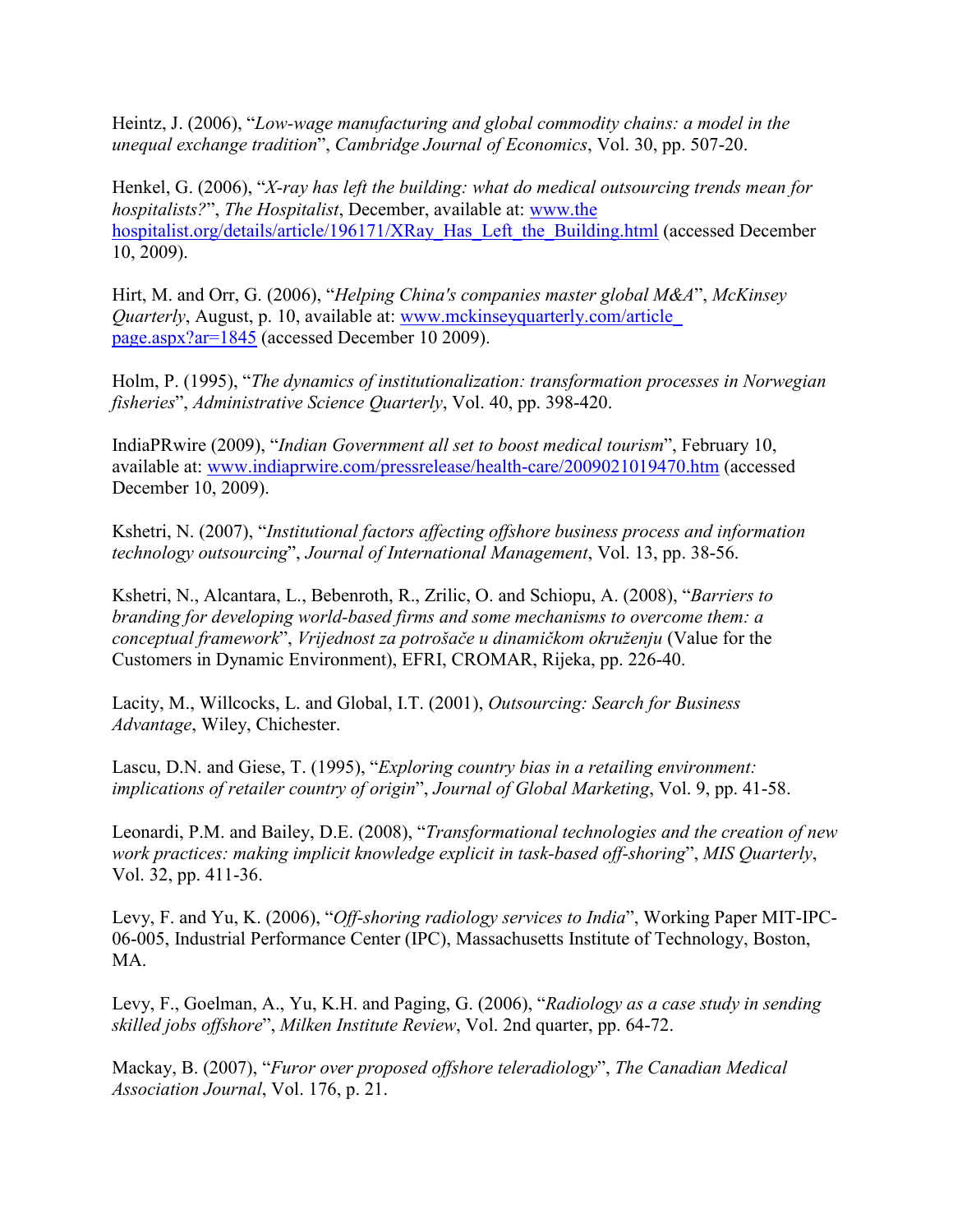Maher, K. (2004), "*Now in off‐shoring's sights: high‐level professionals*", *Wall Street Journal*, March 26.

Marshall, A. (1920), *Principles of Economics*, 8th ed., Macmillan, London.

Maskell, P., Eskelinen, H., Hannibalsson, I., Malmberg, A. and Vatne, E. (1998), "*Competitiveness, localised learning and regional development: specialisation and prosperity*", *Small Open Economies*, Routledge, New York, NY.

Pafford, B. (2009), "*The third wave – medical tourism in the 21st century*", *Southern Medical Journal*, Vol. 102, pp. 810‐3.

Patel, P. and Pavitt, K. (1997), "*The technological competencies of the world's largest firms: complex and path‐dependent, but not much variety*", *Research Policy*, Vol. 26, pp. 141‐56.

Pollack, A. (2003), "*Who's reading your X‐ray?*", *The New York Times*, November 16.

Rosenthal, D.I., Chew, F.S., Dupuy, D.E., Kattapuram, S.V., Palmer, W.E., Yap, R.M. and Levine, L.A. (1998), "*Computer‐based speech recognition as a replacement for medical transcription*", *American Journal of Roentgenology*, Vol. 170, pp. 23‐5.

Scott, R. (2001), *Institutions and Organizations*, Sage Publications, Thousand Oaks, CA.

Scott, W.R., Ruef, M., Mendel, P.J. and Caronna, C.A. (2000), *Institutional Change and Healthcare Organizations: From Professional Dominance to Managed Care*, University of Chicago Press, Chicago, IL.

Servais, C. (2004), "*Offshore transcription: is it safe?*", *For the Record*, Vol. 16, p. 12, available at: [www.fortherecordmag.com/archives/ftr\\_032204p12.shtml](http://www.fortherecordmag.com/archives/ftr_032204p12.shtml) (accessed November 26, 2009).

Singh, S.N. and Wachter, R.M. (2008), "*Perspectives on medical outsourcing and telemedicine – rough edges in a flat world?*", *The New England Journal of Medicine*, Vol. 354, pp. 1622‐7.

Stack, M., Gartland, M. and Keane, T. (2007), "*The off‐shoring of radiology: myths and realities*", *SAM Advanced Management Journal*, Vol. 72, pp. 44‐51.

Stein, R. (2005), "*Hospital services performed overseas training, licensing questions raised*", *Washington Post*, April 24, p. A01, available at: www.wa[shingtonpost.com/wp‐](http://www.washingtonpost.com/wp-dyn/content/article/2005/04/23/AR2005042301551.html) [dyn/content/article/2005/04/23/AR2005042301551.html](http://www.washingtonpost.com/wp-dyn/content/article/2005/04/23/AR2005042301551.html) (accessed April 16, 2009).

Steinbrook, R. (2007), "*The age of teleradiology*", *The New England Journal of Medicine*, Vol. 357, pp. 5‐7.

Stinchcombe, A.L. (1965), "*Social structure and organizations*", in March, J.G. (Ed.), *Handbook of Organizations*, Rand McNally, Chicago, IL, pp. 142‐93.